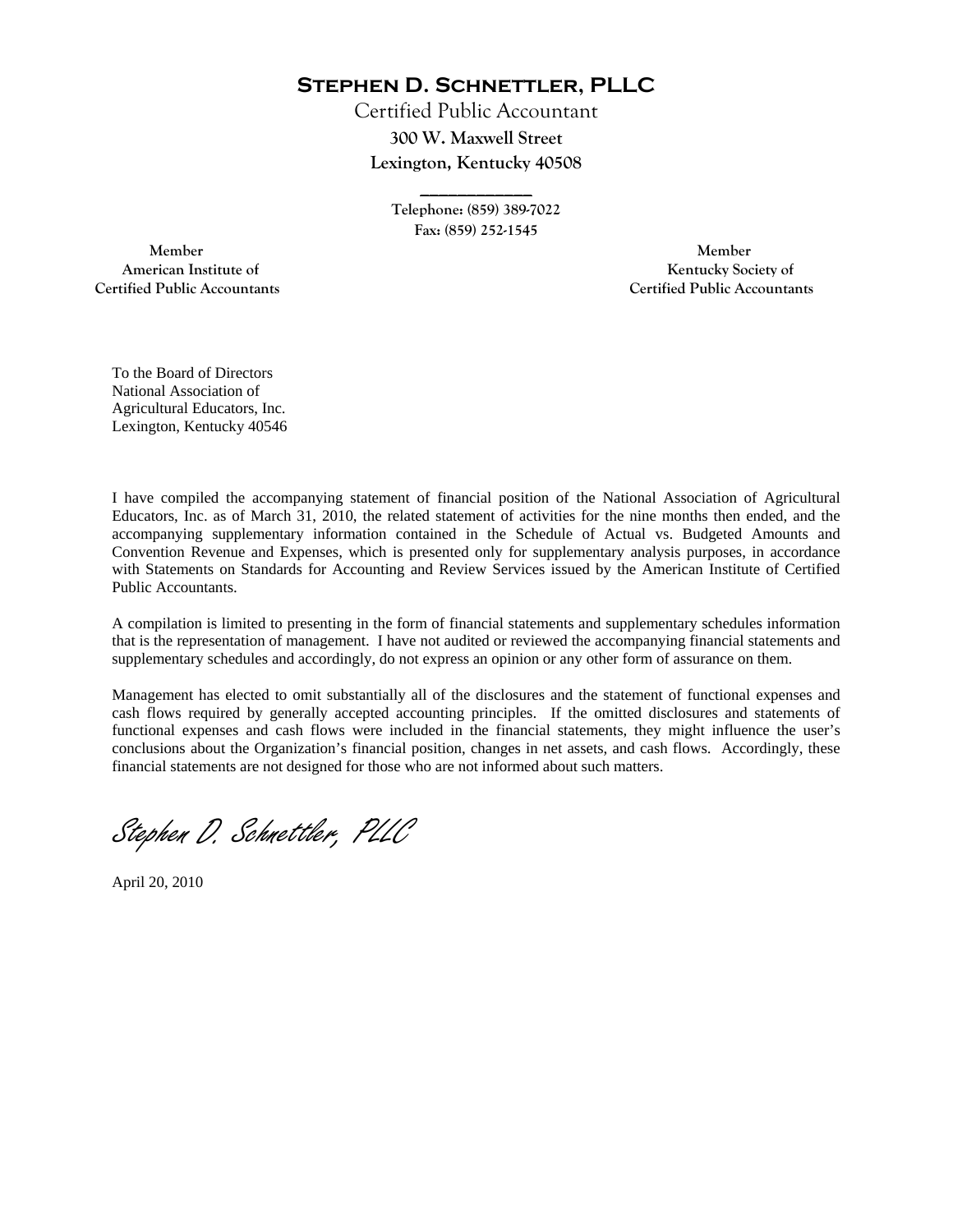## NATIONAL ASSOCIATION OF AGRICULTURAL EDUCATORS, INC. **Statement of Financial Position** March 31, 2010

| <b>ASSETS</b>                         |               |
|---------------------------------------|---------------|
| Cash on deposit                       | \$<br>144,929 |
| Investments - operating fund          | 353,355       |
| Investments - life membership fund    | 92,931        |
| Investments - legislative fund        | 368           |
| Investments - reserve fund            | 103,404       |
| Accounts receivable                   | 44,320        |
| Prepaid expenses                      | 16,313        |
| Property and equipment                | 8,128         |
| <b>TOTAL ASSETS</b>                   | \$<br>763,748 |
| <b>LIABILITIES AND NET ASSETS</b>     |               |
| <b>LIABILITIES</b>                    |               |
| Accounts payable                      | \$<br>11,794  |
| Accrued leave payable                 | 18,459        |
| Other current liabilities             | 4,908         |
| <b>TOTAL LIABILITIES</b>              | 35,161        |
| <b>NET ASSETS</b>                     |               |
| Unrestricted net assets:              |               |
| Current operation                     | 608,459       |
| Board designated for special purposes | 118,268       |
| Temporarily restricted net assets     | 1,860         |
| <b>TOTAL NET ASSETS</b>               | 728,587       |
| TOTAL LIABILITIES AND NET ASSETS      | \$<br>763,748 |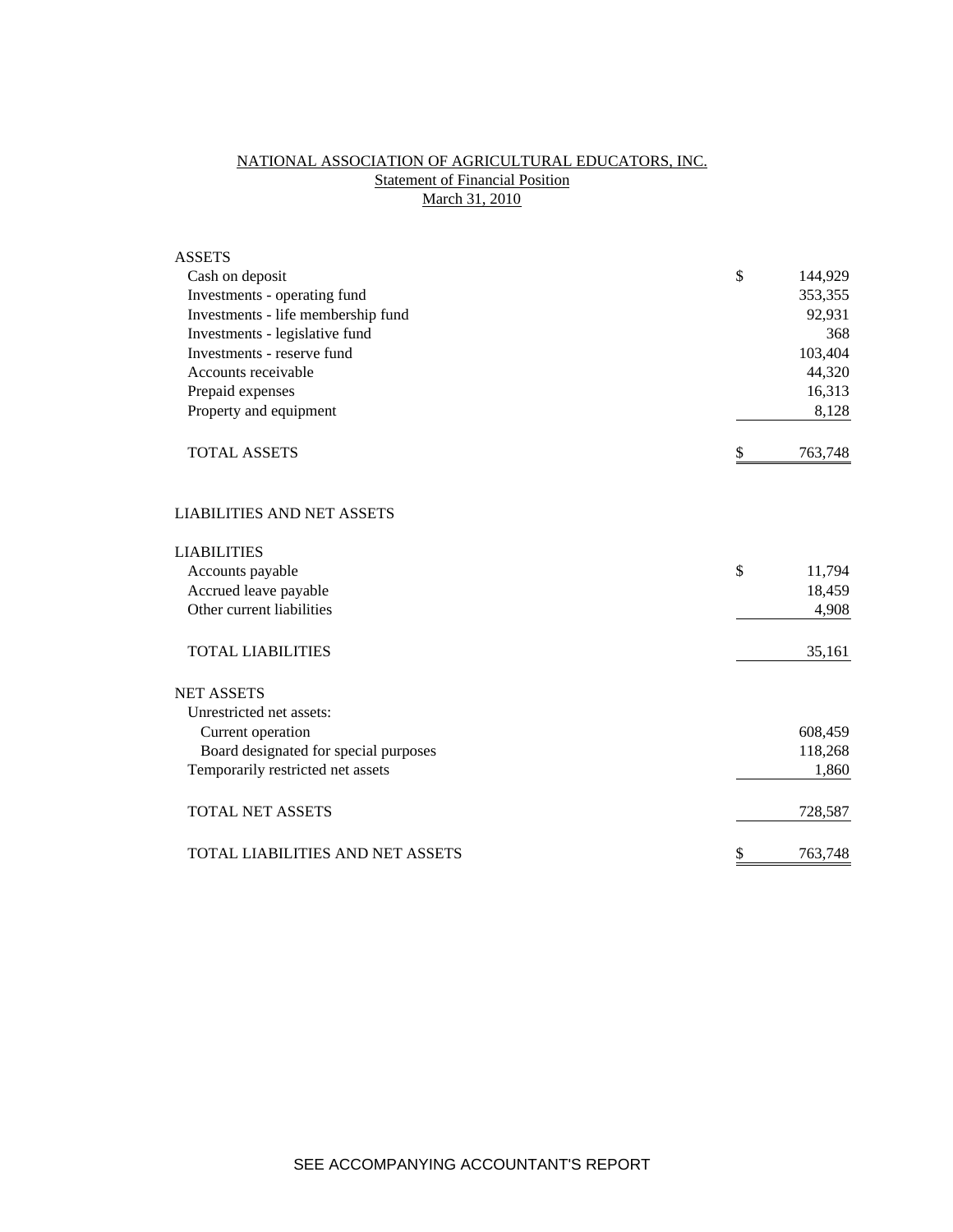## NATIONAL ASSOCIATION OF AGRICULTURAL EDUCATORS, INC. **Statement of Activities** For the Nine Months Ended March 31, 2010

|                                       |         | Unrestricted      |               |             |            |    |         |
|---------------------------------------|---------|-------------------|---------------|-------------|------------|----|---------|
|                                       | Current |                   | Board         | Temporarily |            |    |         |
|                                       |         | <b>Operations</b> | Designated    |             | Restricted |    | Total   |
| Revenue, Gains and Losses             |         |                   |               |             |            |    |         |
| Membership dues                       | \$      | 399,514           | \$<br>1,200   | \$          |            | \$ | 400,714 |
| Convention registration               |         | 83,892            |               |             |            |    | 83,892  |
| Sponsorship and awards                |         | 24,950            |               |             |            |    | 24,950  |
| Merchandise sales                     |         | 6,462             |               |             |            |    | 6,462   |
| Contributions                         |         |                   |               |             | 700        |    | 700     |
| Management fees                       |         |                   |               |             |            |    |         |
| Net realized and unrealized           |         |                   |               |             |            |    |         |
| gains (losses) on securities          |         | 90,322            |               |             |            |    | 90,322  |
| Interest and dividends                |         | 5,734             |               |             |            |    | 5,734   |
| FFA Foundation projects               |         | 119,511           |               |             |            |    | 119,511 |
| Other income                          |         | 98,682            |               |             |            |    | 98,682  |
| Total Revenue, Gaines and Losses      |         | 829,067           | 1,200         |             | 700        |    | 830,967 |
| Net Assets Released from Restrictions |         |                   |               |             |            |    |         |
| Total Revenue, Gains and Losses       |         |                   |               |             |            |    |         |
| and Reclassifications                 |         | 829,067           | 1,200         |             | 700        |    | 830,967 |
| Expenses                              |         |                   |               |             |            |    |         |
| General expenses                      |         | 461,262           |               |             |            |    | 461,262 |
| FFA Foundation projects               |         | 108,021           |               |             |            |    | 108,021 |
| Convention expenses                   |         | 91,100            |               |             |            |    | 91,100  |
|                                       |         |                   |               |             |            |    | 660,383 |
| Total expenses                        |         | 660,383           |               |             |            |    |         |
| INCREASE (DECREASE) IN NET ASSETS     |         | 168,684           | 1,200         |             | 700        |    | 170,584 |
| NET ASSETS AT BEGINNING OF PERIOD     |         | 439,775           | 117,068       |             | 1,160      |    | 558,003 |
| NET ASSETS AT END OF PERIOD           | \$      | 608,459           | \$<br>118,268 | \$          | 1,860      | \$ | 728,587 |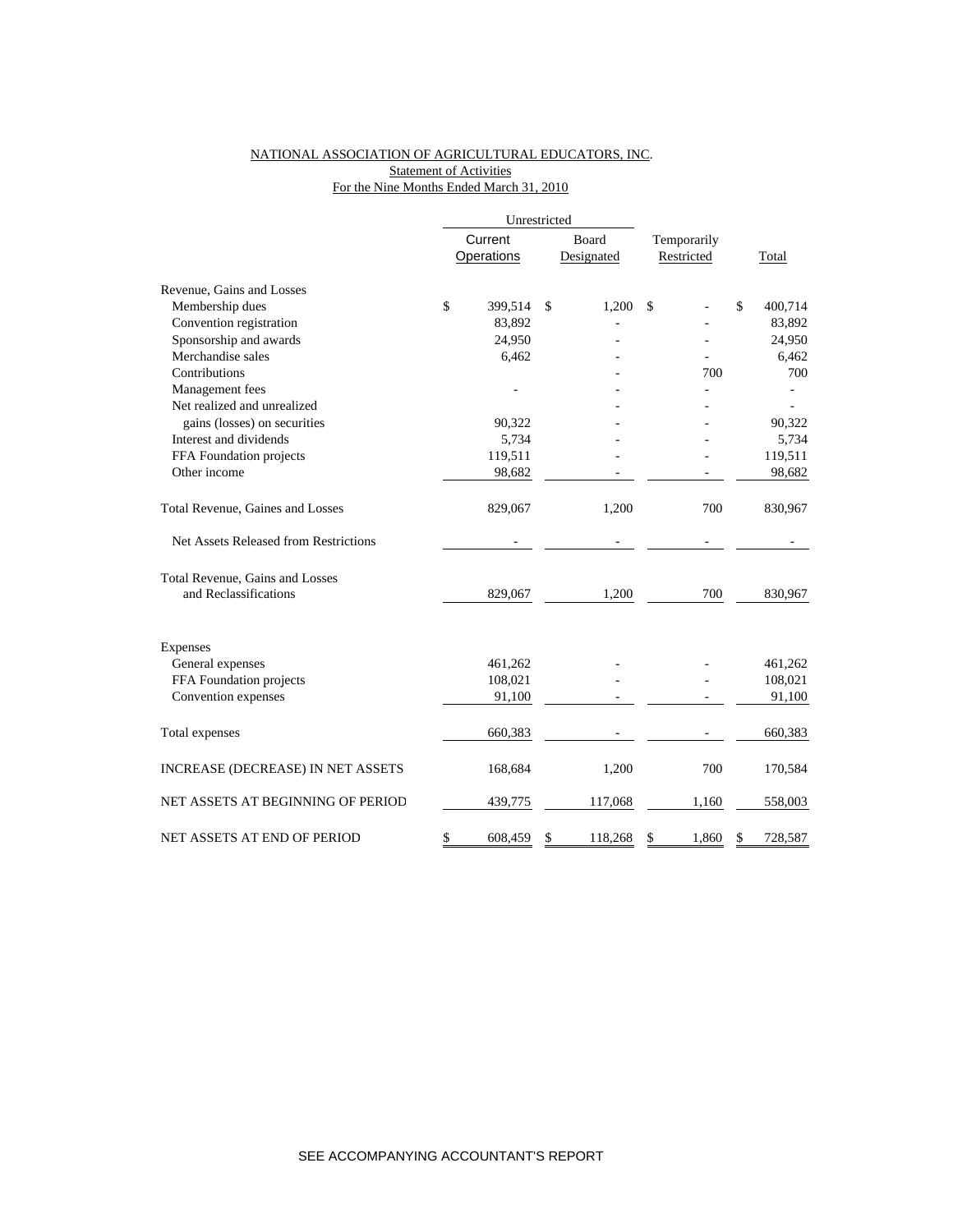## NATIONAL ASSOCIATION OF AGRICULTURAL EDUCATORS, INC. For the Nine Months Ended March 31, 2010 Schedule of Actual vs. Budget

|                                     | <b>MONTH</b><br><b>ACTUAL</b> | <b>MONTH</b><br><b>MONTH</b><br><b>BUDGET</b><br><b>SVARIANCE</b> |                                | YEAR TO DATE<br><b>ACTUAL</b> | <b>YEAR</b><br><b>BUDGET</b> | <b>YEAR</b><br><b><i>SVARIANCE</i></b> |  |
|-------------------------------------|-------------------------------|-------------------------------------------------------------------|--------------------------------|-------------------------------|------------------------------|----------------------------------------|--|
| <b>REVENUE</b><br>Member dues       | \$<br>19.420                  | \$<br>32.322                                                      | $\mathcal{S}$<br>$(12,902)$ \$ | 376,464                       | S<br>387,860                 | s<br>(11, 396)                         |  |
| Corporate membership dues           | 8,250                         | 2,688                                                             | 5,562                          | 24,250                        | 32,250                       | (8,000)                                |  |
| Delmar scholarships                 | $\overline{a}$                | 625                                                               | (625)                          | ÷,                            | 7,500                        | (7,500)                                |  |
| Foundation management fees          |                               |                                                                   |                                |                               |                              |                                        |  |
| MBNA affinity credit card program   | 206                           | 58                                                                | 148                            | 496                           | 700                          | (204)                                  |  |
| Toyota vehicle lease management fee | $\overline{a}$                |                                                                   |                                |                               |                              |                                        |  |
| Interest and dividends              | 559                           | 500                                                               | 59                             | 4,765                         | 6,000                        | (1,235)                                |  |
| Net realized and unrealized         |                               |                                                                   |                                |                               |                              |                                        |  |
| gains (losses) on securities        | 25,258                        |                                                                   | 25,258                         | 90,322                        |                              | 90,322                                 |  |
| Merchandise sales                   | 304                           | 708                                                               | (404)                          | 6,462                         | 8,500                        | (2,038)                                |  |
| Investment income, Life Fund        | 113                           | 125                                                               | (12)                           | 969                           | 1,500                        | (531)                                  |  |
| Contributions, Legislative Fund     | ۰                             | ٠                                                                 |                                | 700                           |                              | 700                                    |  |
| Miscellaneous income                |                               | 167                                                               | (167)                          | 3,000                         | 2,000                        | 1,000                                  |  |
| National Teach Ag Campaign          | 9,279                         | ÷,                                                                | 9,279                          | 40,010                        |                              | 40,010                                 |  |
| Teacher crisis fund                 |                               | ÷,                                                                | ÷.                             | 671                           |                              | 671                                    |  |
| Risk management education           | ٠                             | 1,000                                                             | (1,000)                        | 14,376                        | 12,000                       | 2,376                                  |  |
| Webinar revenue                     |                               | 2,083                                                             | (2,083)                        | 4,100                         | 25,000                       | (20,900)                               |  |
| FFA Foundation project - TTTK       | ÷.                            | 4,658                                                             | (4,658)                        | 56,300                        | 55,900                       | 400                                    |  |
| FFA Foundation project - OPAP       |                               | 1,075                                                             | (1,075)                        | 11,404                        | 12,900                       | (1, 496)                               |  |
| FFA Foundation project - OMSP       | $\overline{a}$                | 1,250                                                             | (1,250)                        | 10,879                        | 15,000                       | (4, 121)                               |  |
| FFA Foundation project - OT         | $\overline{a}$                | 1,075                                                             | (1,075)                        | 10,465                        | 12,900                       | (2, 435)                               |  |
| FFA Foundation project - OYM        | $\overline{a}$                | 1,075                                                             | (1,075)                        | 9,963                         | 12,900                       | (2,937)                                |  |
| FFA Foundation project - Greenhouse |                               | L.                                                                |                                | 20,500                        | L,                           | 20,500                                 |  |
| Convention net income               | 193                           | 4,563                                                             | (4,370)                        | 53,771                        | 44,750                       | 9,021                                  |  |
| TOTAL REVENUE                       | 63,582                        | 53,972                                                            | 9,610                          | 739,867                       | 637,660                      | 102,207                                |  |
|                                     |                               |                                                                   |                                |                               |                              |                                        |  |
| <b>EXPENSES</b>                     |                               |                                                                   |                                |                               |                              |                                        |  |
| <b>Salaries</b>                     | 19.673                        | 18,914                                                            | 759                            | 178,041                       | 226,962                      | (48, 921)                              |  |
| Taxes and benefits                  | 7,561                         | 4,654                                                             | 2,907                          | 45,283                        | 55,843                       | (10, 560)                              |  |
| Computer service                    | $\overline{a}$                | 125                                                               | (125)                          | 198                           | 1,500                        | (1,302)                                |  |
| Telephone                           | 416                           | 333                                                               | 83                             | 3,416                         | 4,000                        | (584)                                  |  |
| Accounting                          | 450                           | 1,000                                                             | (550)                          | 11,050                        | 12,000                       | (950)                                  |  |
| Depreciation                        | 564                           | 583                                                               | (19)                           | 4,975                         | 7,000                        | (2,025)                                |  |
| Rent                                |                               | 625                                                               | (625)                          | 7,500                         | 7,500                        |                                        |  |
| Insurance                           | 827                           | 500                                                               | 327                            | 4,358                         | 6,000                        | (1,642)                                |  |
| Legal                               | $\overline{a}$                | 83                                                                | (83)                           | $\overline{a}$                | 1,000                        | (1,000)                                |  |
| Office Supplies                     | 175                           | 417                                                               | (242)                          | 4,543                         | 5,000                        | (457)                                  |  |
| Bank charges and investment fees    | 1,028                         | 8                                                                 | 1,020                          | 1,621                         | 100                          | 1,521                                  |  |
| Printing, general                   | L,                            | 458                                                               | (458)                          | 748                           | 5,500                        | (4, 752)                               |  |
| Staff training                      | $\overline{a}$                | 83                                                                | (83)                           | $\overline{a}$                | 1,000                        | (1,000)                                |  |
| Taxes and licenses                  | 38                            | 5                                                                 | 33                             | 48                            | 60                           | (12)                                   |  |
| Membership and contributions        | 500                           | 1,000                                                             | (500)                          | 10,726                        | 12,000                       | (1,274)                                |  |
| Travel, staff                       | 180                           | 1,856                                                             | (1,676)                        | 18,714                        | 22,275                       | (3, 561)                               |  |
| Promotion and marketing             | 833                           | 2,083                                                             | (1,250)                        | 20,116                        | 25,000                       | (4,884)                                |  |
| Merchandise and diaries             | $\overline{a}$                | 833                                                               | (833)                          | 1,373                         | 10,000                       | (8,627)                                |  |
| Photocopying                        | ÷.                            | 8                                                                 | (8)                            |                               | 100                          | (100)                                  |  |
| Postage, general                    | 95                            | 333                                                               | (238)                          | 3,677                         | 4,000                        | (323)                                  |  |
| Professional liability insurance    |                               | 3,075                                                             | (3,075)                        | 37,125                        | 36,905                       | 220                                    |  |
| Public relations                    |                               | 42                                                                | (42)                           | 153                           | 500                          | (347)                                  |  |
| Scholarships                        | ÷,                            | 625                                                               | (625)                          | 11,250                        | 7,500                        | 3,750                                  |  |
| Travel, regional secretaries        |                               | 713                                                               | (713)                          | 10,523                        | 8,550                        | 1,973                                  |  |
| Travel, board of directors          | 752                           | 3,083                                                             | (2, 331)                       | 18,032                        | 37,000                       | (18,968)                               |  |
| Nat'l Teach Ag Campaign             | 8,041                         | $\overline{\phantom{a}}$                                          | 8,041                          | 40,922                        |                              | 40,922                                 |  |
| FFA Foundation project - TTTK       | 97                            | 4,658                                                             | (4, 561)                       | 69,948                        | 55,900                       | 14,048                                 |  |
| FFA Foundation project - OPAP       |                               | 1,075                                                             | (1,075)                        | 9,847                         | 12,900                       | (3,053)                                |  |
| FFA Foundation project - OMSP       | 275                           | 1,250                                                             | (975)                          | 9,676                         | 15,000                       | (5,324)                                |  |
| FFA Foundation project - OT         | $\overline{a}$                | 1,075                                                             | (1,075)                        | 9,612                         | 12,900                       | (3,288)                                |  |
| FFA Foundation project - OYM        | $\overline{a}$                | 1,075                                                             | (1,075)                        | 8,938                         | 12,900                       | (3,962)                                |  |
| FFA Foundation project - Greenhouse | 6,000                         | $\overline{\phantom{a}}$                                          | 6,000                          | 18,000                        | $\sim$                       | 18,000                                 |  |
| NPS expense                         | 1,162                         | 667                                                               | 495                            | 1,162                         | 8,000                        | (6, 838)                               |  |
| Webinar expense                     | ÷.                            | 583                                                               | (583)                          | 792                           | 7,000                        | (6,208)                                |  |
| Teacher crisis fund                 | $\overline{a}$                | $\blacksquare$                                                    | $\overline{\phantom{a}}$       | 500                           |                              | 500                                    |  |
| Communities of practice expense     | $\overline{a}$                | 333                                                               | (333)                          | 6,416                         | 4,000                        | 2,416                                  |  |
| Miscellaneous                       |                               |                                                                   |                                |                               |                              |                                        |  |
| <b>TOTAL EXPENSES</b>               | 48,667                        | 52,155                                                            | (3, 488)                       | 569,283                       | 625,895                      | (56, 612)                              |  |
| NET INCOME (LOSS)                   | 14,915 \$<br>\$               | 1,817 \$                                                          | 13,098 \$                      | 170,584 \$                    | 11,765 \$                    | 158,819                                |  |